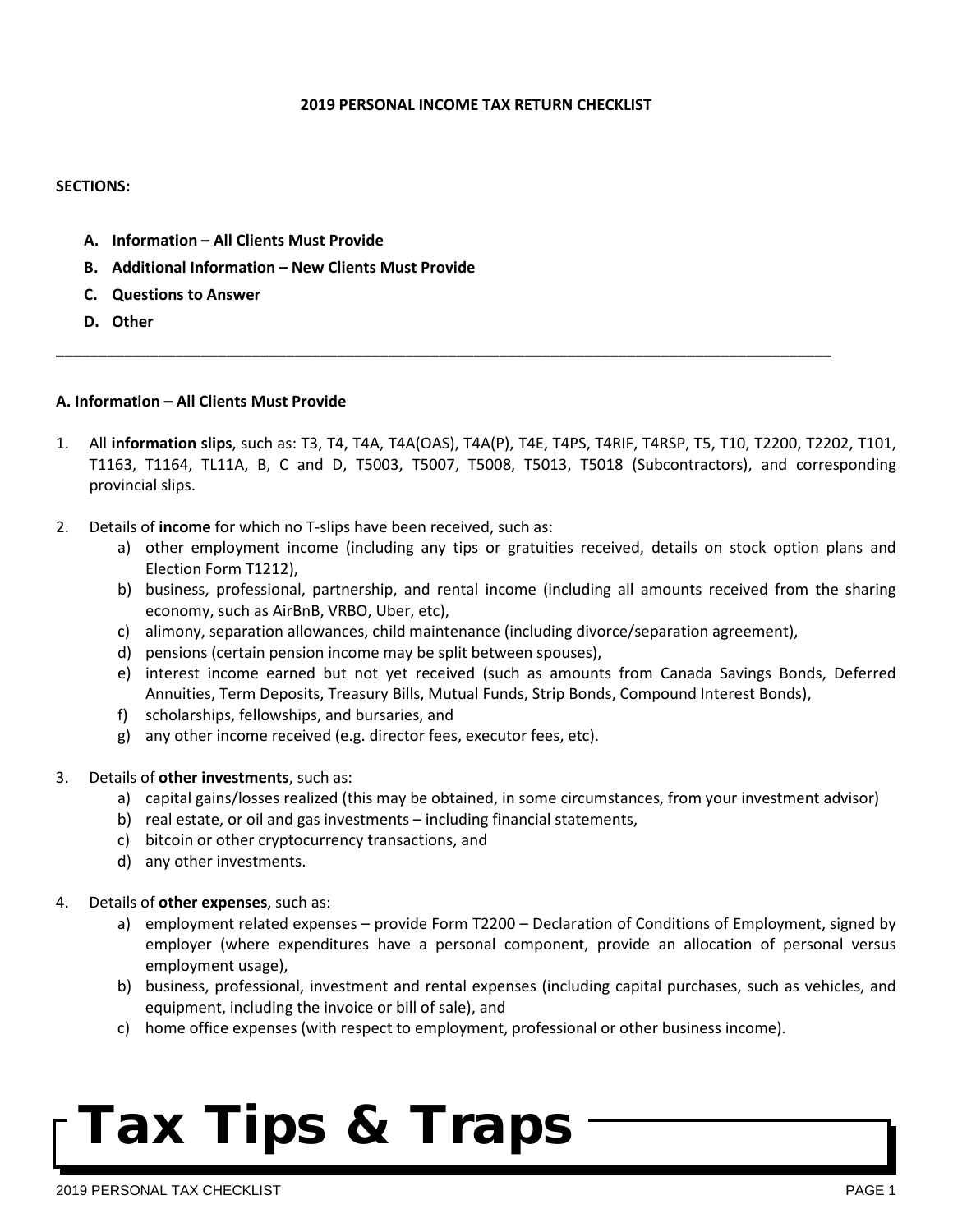- 5. Details and **receipts** for **other deductions and tax credits**, such as:
	- a) moving expenses (please advise us if you have, or may have, immigrated or emigrated to/from Canada),
	- b) child care expenses,
	- c) alimony, separation allowances, child maintenance (including divorce/separation agreement),
	- d) adoption related expenses,
	- e) interest paid on qualifying student loans,
	- f) professional and union dues,
	- g) medical expenses for you, your spouse and any dependent persons,
	- h) charitable donations and political contributions,
	- i) clergy residence deduction information (including Form T1223),
	- j) tuition fees for both full-time and part-time courses for you or a dependant including mandatory ancillary fees, and Forms T2202, TL11A, B, C and D where applicable,
	- k) disability supports expenses (speech, sight, hearing, learning aids for impaired individuals and attendant care expenses),
	- l) mining tax credit expenses,
	- m) Registered Retirement Savings Plan and any other pension plan contributions and withdrawals (including withdrawals and repayments for the Home Buyers Plan and Life Long Learning Plan),
	- n) film and video production expenditures eligible for a tax credit,
	- o) tools acquired by tradespersons and eligible apprentice mechanics,
	- p) scientific research and experimental development expenses,
	- q) Home Accessibility Tax Credit **–** Certain expenditures (up to \$10,000) may be eligible for a tax credit if made in relation to a renovation or alteration of your home to enhance mobility or reduce the risk of harm for an individual who is either, eligible for the Disability Tax Credit, or 65 years of age or older at December 31, 2019. Examples of eligible expenditures include amounts relating to wheelchair ramps, walk-in bathtubs, wheel-in showers and grab bars. And,
	- r) Eligible Educator School Supply Tax Credit **–** If you are a teacher or early childhood educator, please provide receipts (up to \$1,000) for eligible school supplies purchased in the year. An eligible supply expense is an amount paid in the year for supplies used or consumed in the school or regulated child care facility in the performance of your employment. Supplies include consumable goods such as construction paper, flashcards, items for science experiments, art supplies, and stationary items, and durable goods limited to games, puzzles, books, containers and educational support software. Please also provide a certification from your employer attesting to the eligible supplies expense.
- 6. Details on the **disposition of your principal residence or other real property**. Please provide: proceeds of disposition, a description of the property, and the year the property was acquired. If disposing of other real property, please provide the cost of the property in addition to the requirements listed above. This is required even if there is no gain on the disposition of the property. In addition, please indicate if you have a change-in-use of your property. This could include, for example, converting some or all of your principal residence into an income earning property, such as a rental suite.
- 7. Name, address, date of birth, social insurance number (SIN), and province of **residence** on December 31, 2019, if changed in the current year.
- 8. **Personal status**  single, married, common-law, separated, divorced, or widowed. If there has been a status change in the year, please provide the date of the change.
- 9. List of **dependants/children** including their income, birth date, and SIN.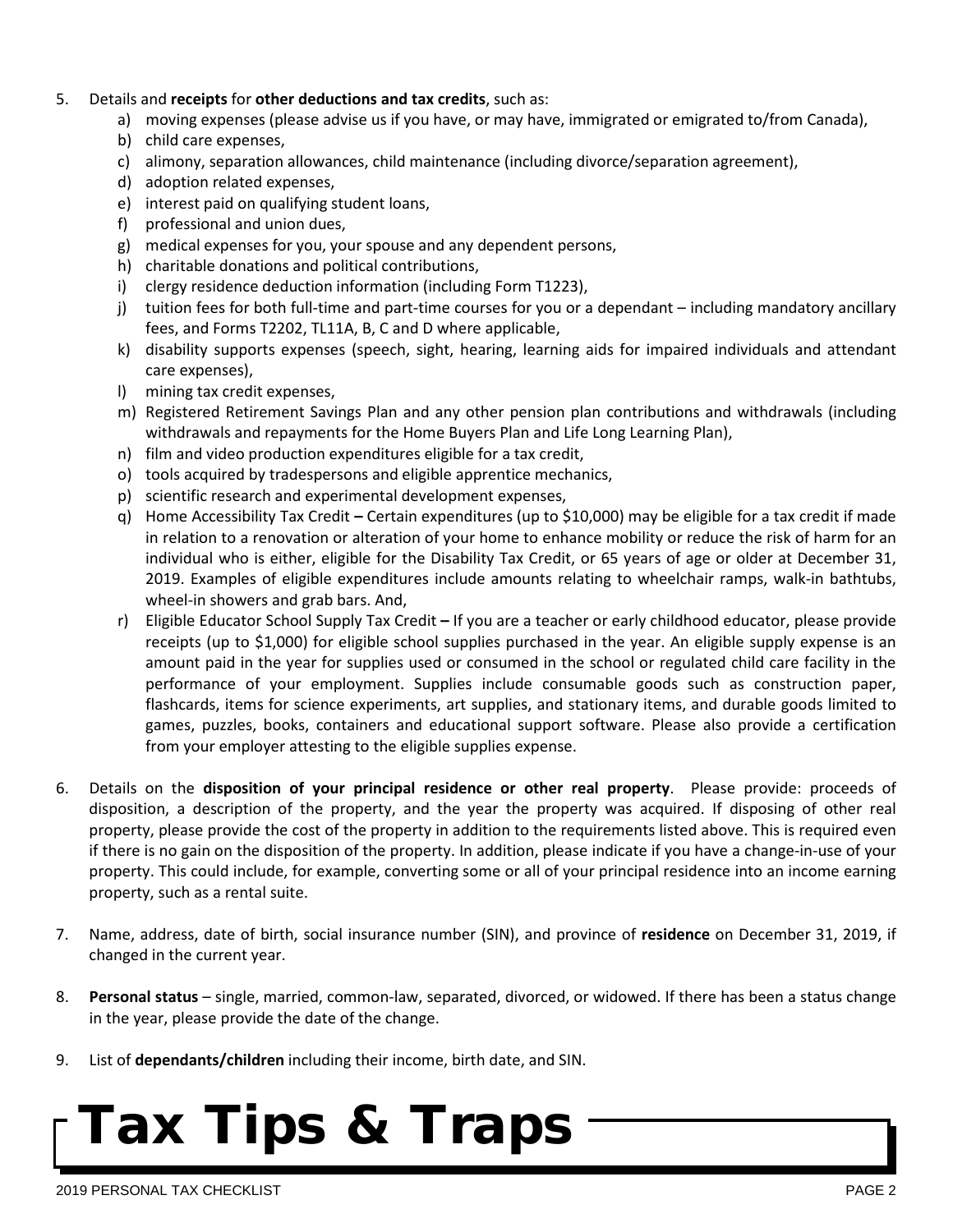- 10. Details regarding residence in a prescribed area which qualifies for the **Northern Residents Deduction.**
- 11. Details on 2019 income tax **instalments**, or payments of tax.
- 12. **2018 Notice of Assessment/Reassessment** and any other correspondence from CRA (including correspondence received after the filing of this personal tax return).
- 13. Details of **foreign property** owned at any time in 2019 including cash, stocks, digital currency (such as Bitcoin), trusts, partnerships, real estate, tangible and intangible property, contingent interests, convertible property, etc. Required details include: description of the property, related country, maximum cost in the year, cost at year-end, income, and capital gain/loss for each particular property.

For property held in an account with a Canadian securities dealer or Canadian trust company, please provide the country for each investment, fair market value of the investments at each month-end, income or loss on the property, and gain/loss on disposition of the property.

- 14. Details of **income** from, or **distributions** to, **foreign entities** such as foreign affiliates and trusts.
- 15. Copy of any **foreign tax returns** filed and any associated tax assessments.
- 16. If we are not preparing your **spouse or common-law partner's personal tax return**, please provide their return for review and tax planning.
- 17. **Internet Business Activities** If you have business, professional, farming, or fishing income, please indicate whether you have Internet business activities. According to CRA, Internet business activities include any activity where you earn income from your webpages, websites, or Apps. Information only webpages and websites like directories or ads will not generally trigger this information requirement.

If you have Internet business activities, please provide:

- a) The number and address of webpages or websites that your business generates income from. If you have more than 5, provide the 5 that generate the most income.
- b) The percentage of income generated from the Internet (if you do not know the exact percentage, provide an estimate).

### **B. Questions to Answer**

- 1. Did you receive **interest**, **dividends**, or **benefits** from a **business** in which a **relative** is a **key party** (in terms of ownership or involvement)?
- 2. Are you a **U.S. citizen**, **Green Card Holder**, or were you, or your parents **born in the United States**? You may have U.S. filing obligations.
- 2. Are you an **aboriginal** person? Special tax rules may apply.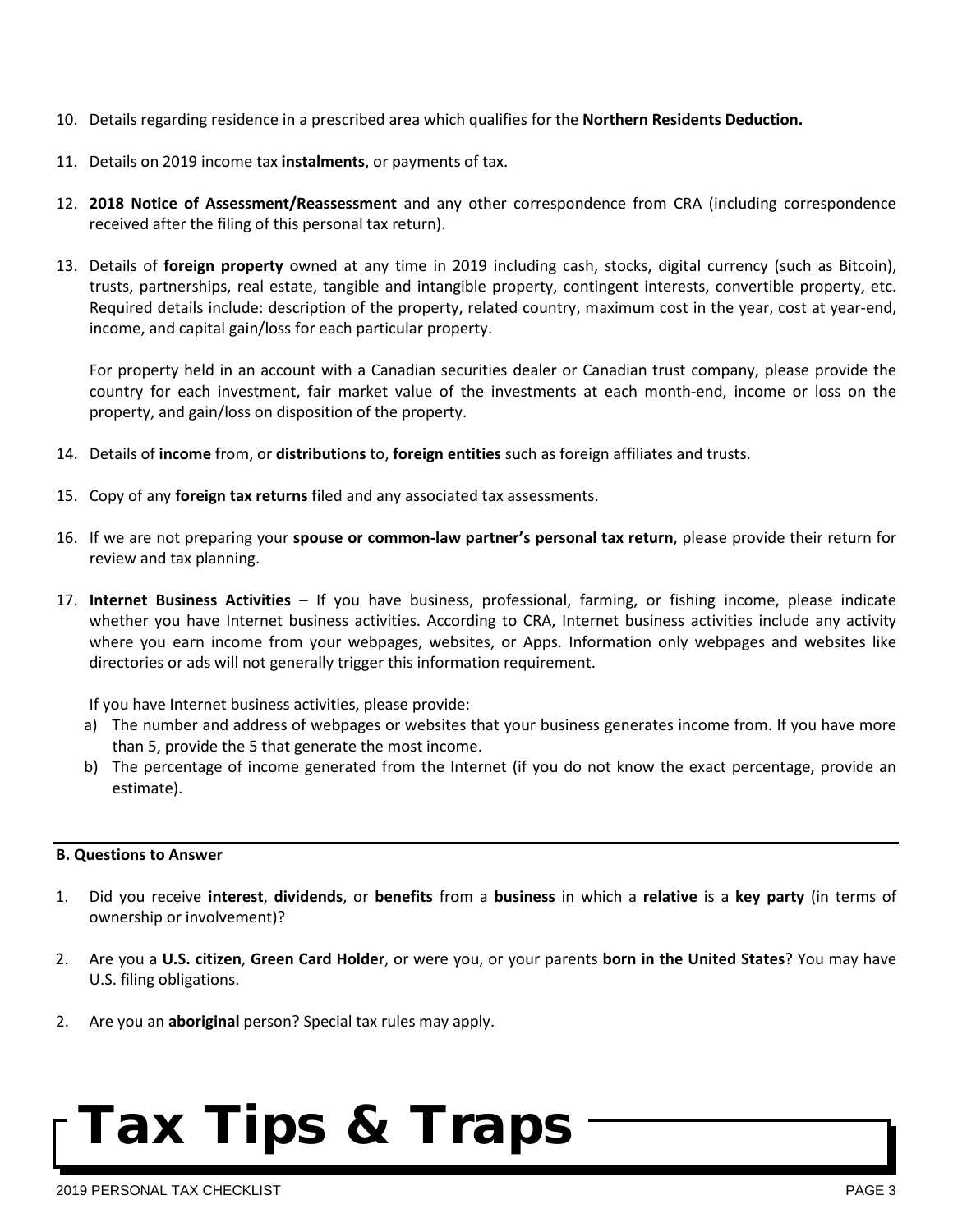3. Are you **or any of your dependants** disabled? If so, provide Form T2201, Disability Tax Credit Certificate. The **transfer rules** allow claims for certain dependent relatives. In addition, are you, or would you like to provide support to a disabled person? Tax planning opportunities may be available, such as the establishment of a Registered Disability Savings Plan.

Persons with **disabilities** may also receive tax relief for the cost of **disability supports** (e.g. sign language services, talking textbooks, etc.) incurred for the purpose of **employment** or **education**. If you or your dependents are disabled but do not have a T2201 Form, please provide details so we can explore whether you are eligible for special credits or benefits.

- 4. Are you the **caregiver** for any infirm family members? Did you provide **in-home care** for an infirm **dependent relative**?
- 5. If you have children up to the age of 17, have you received the **Canada Child Benefit** (CCB)? The CCB is an income tested benefit and therefore may not be provided to certain higher income individuals who previously received the Universal Child Care Benefit which ceased in mid-2016.
- 6. Have there been any other significant life events in the past year, such as the death or impairment of a loved one? There can be tax planning opportunities.
- 7. Did you incur costs to access **medical intervention** required in order to **conceive a child** which was not previously allowed as a medical expense? Amounts may be claimed in respect of any such expense for the previous 10 years (if amounts were incurred in 2009, a claim must be made by the end of 2019).
- 8. Did you purchase a new home in 2019? If so, you may be eligible for the new **residential property GST/HST rebate**. Also, are you a first-time **home buyer** in 2019? A federal tax credit based on \$5,000 (@15% = \$750) may be available.
- 9. Have you spent more than 200 hours acting as a **volunteer firefighter** or a **search and rescue volunteer**? You may be eligible for a federal tax credit.
- 10. Have you made any contributions to a **gifting tax shelter**?
- 11. Did you receive any **significant prizes or awards** from your, or a related person's place of employment?
- 12. Did you receive a retroactive **lump-sum payment** over \$3,000 (for example, spousal support)? In certain cases, some tax relief may be available.
- 13. Do you want your **tax refund** deposited directly into your account at a financial institution?
- 14. Do you authorize CRA to give your name, address, date of birth, and citizenship to **Elections Canada** to update the National Register of Electors?

### **C. Additional Information – New Clients Must Provide**

1. All CRA correspondence for the past three years.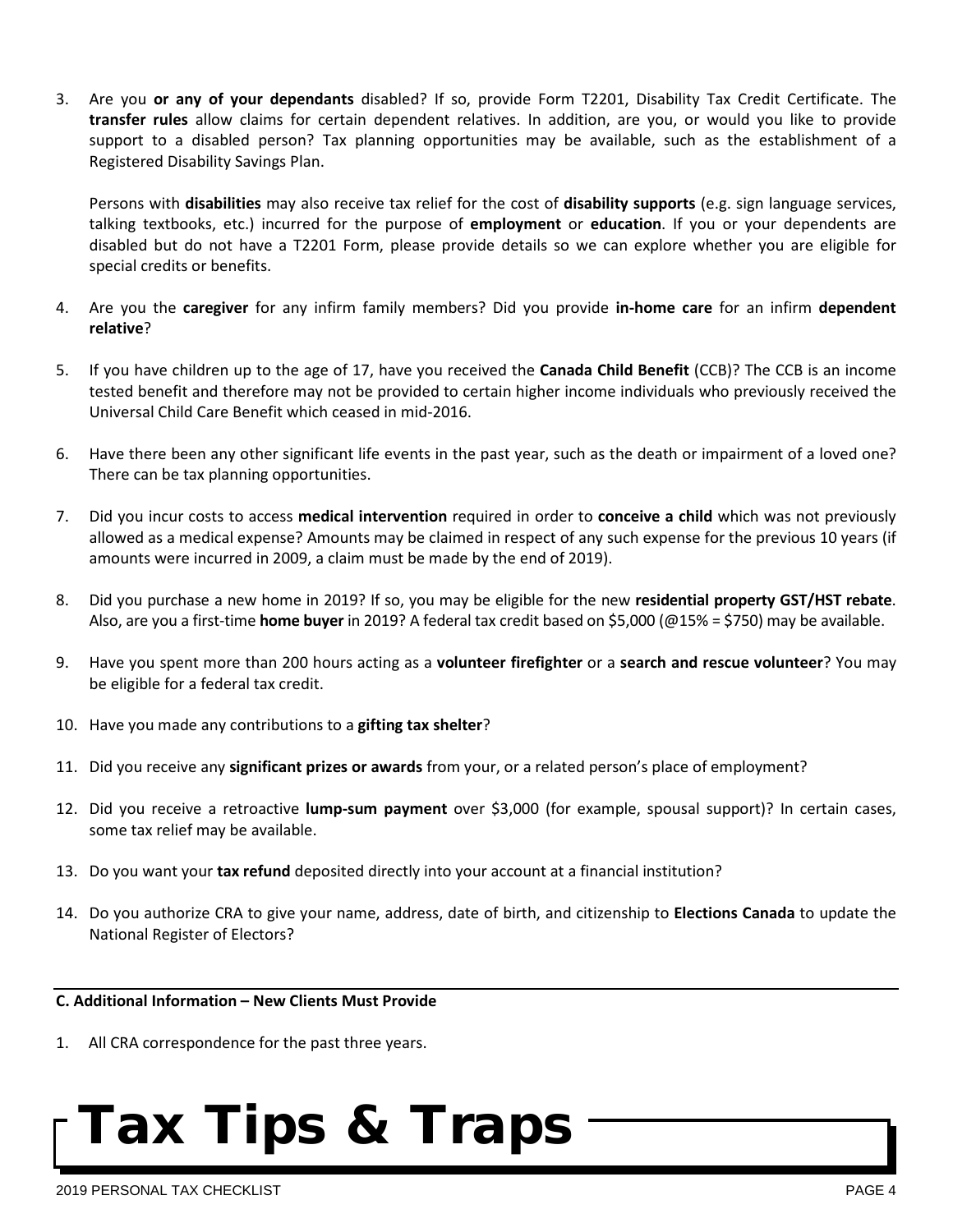- 2. Details of previously claimed **capital gain exemptions**, **business investment losses** and **cumulative net investment loss accounts**.
- 3. A listing or copy of **receipts** for significant **capital assets** purchased previously, which are currently held.
- 4. Details of **carry-forward amounts** from previous years (ex. losses, donations, forward averaging amounts, RRSP).

### **D. Other**

- 1. Instalments required for 2020? A **Pre-Authorized Debit** Arrangement is an online service-payment option which authorizes CRA to withdraw a pre-determined payment amount directly from a bank account on a specific date to **pay taxes**. This may help **avoid penalties** on late and/or missing instalment payments.
- 2. **MyCRA mobile App** This web App allows you to access and view key portions of your tax information such as your notice of assessment, tax return status, benefit and credit information, and RRSP and TFSA contribution room.
- 3. **Canada Job Grant** 2/3rds of certain employee training courses may be eligible for this grant. If interested in improving your skills, ask your employer about this opportunity.
- 4. CRA Online Services **Account Alerts** Individuals can register with CRA to be notified by email when CRA's record of an individual's address has changed, banking information for direct deposit has changed, or **if mail sent by CRA was returned**.
- 5. Additional **provincial/territorial credits** and programs may be available (such as the Ontario Seniors' Public Transit Tax Credit).
- 6. **First-Time Home Buyer Incentive** (FTHBI) Broadly, first-time home buyers and those who have recently experienced a marriage or common-law relationship breakdown may be eligible to obtain **5%** or **10%** (newly constructed homes only) of the purchase price of a home under a **shared-equity mortgage**. The borrower(s) must repay the FTHBI (being 5% or 10% of the value of the property at repayment) at the earlier of the sale date or 25 years. Alternatively, the borrower may voluntarily choose to repay the full amount back at an earlier time without a pre-payment penalty. No partial payments are permitted. Access to the program is limited to those borrowers (all who are on title) whose total combined income is not greater than \$120,000. The maximum home price depends on a number of factors, including the total combined income of all borrowers and the deposit on the property, however, in the most extreme cases, must be less than just over \$500,000. To determine the maximum home price, based on your specific factors, go to https://www.placetocallhome.ca/fthbi/ eligibility-savingscalculator.
- 7. **Canada Student Loan and Canada Apprentice Loans Relief** Effective November 1, 2019, student loans will enjoy lower floating interest rates of prime (rather than prime plus 2.5%). As well, fixed interest rates will be reduced to prime plus 2% (rather than prime plus 5%). Also, student loans will not accumulate any interest during the sixmonth non-repayment period (the "grace period") after a student loan borrower leaves school.